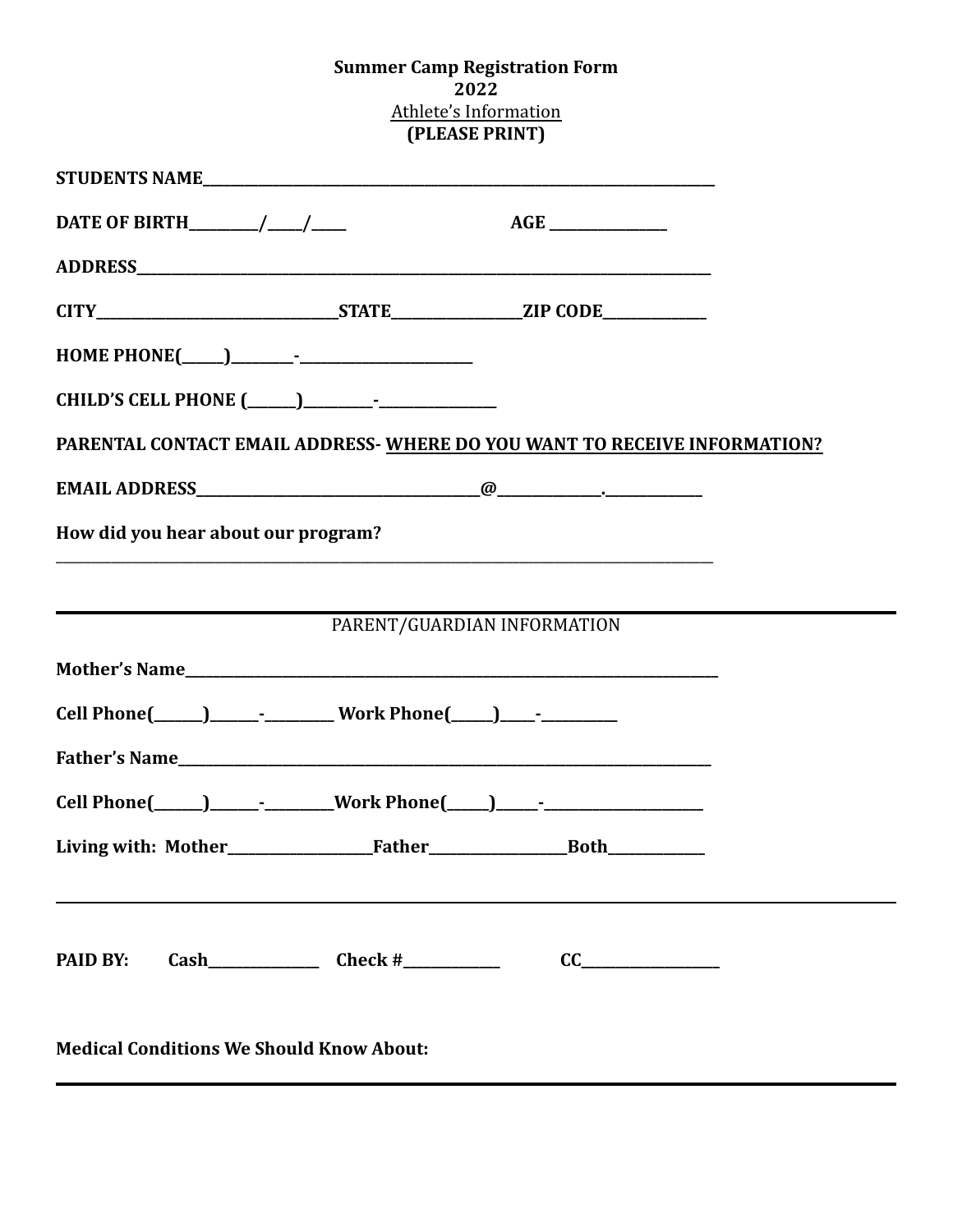**Physician's Information**

| <b>Parent Insurance Information</b>                    |                                                                                                                                                                                                                                                                                                                                                                                                                                                                                                                                                                                                                             |
|--------------------------------------------------------|-----------------------------------------------------------------------------------------------------------------------------------------------------------------------------------------------------------------------------------------------------------------------------------------------------------------------------------------------------------------------------------------------------------------------------------------------------------------------------------------------------------------------------------------------------------------------------------------------------------------------------|
|                                                        |                                                                                                                                                                                                                                                                                                                                                                                                                                                                                                                                                                                                                             |
|                                                        |                                                                                                                                                                                                                                                                                                                                                                                                                                                                                                                                                                                                                             |
| <b>Emergency Contact If Parents cannot be reached:</b> |                                                                                                                                                                                                                                                                                                                                                                                                                                                                                                                                                                                                                             |
|                                                        | participate in gymnastics, tumbling, or other physical activities while attending Galaxy Athletics.<br>By granting permission for said student to participate in programs at Galaxy Athletics I/We<br>assume full responsibility for said students personal safety and release Galaxy Athletics, it's<br>supervision and employees, whether paid or volunteer, from any and all liabilities that may arise<br>due to injury including death to said student by reason of said student's participation in any<br>activity at Galaxy Athletics or in, which Galaxy Athletics is participating elsewhere:<br>initialed:_______ |
|                                                        | I/We understand that there is a personal risk involved in any activity that involves motion, height<br>or rotation and that these activities can result in serious injury, disability, or death:                                                                                                                                                                                                                                                                                                                                                                                                                            |
|                                                        | initialed:_______                                                                                                                                                                                                                                                                                                                                                                                                                                                                                                                                                                                                           |
|                                                        | I/We declare that this student has been seen by a registered physician within the past 6 months to<br>a year and has been cleared to participate in physical activity including gymnastics and tumbling:<br>initialed:________                                                                                                                                                                                                                                                                                                                                                                                              |
|                                                        |                                                                                                                                                                                                                                                                                                                                                                                                                                                                                                                                                                                                                             |